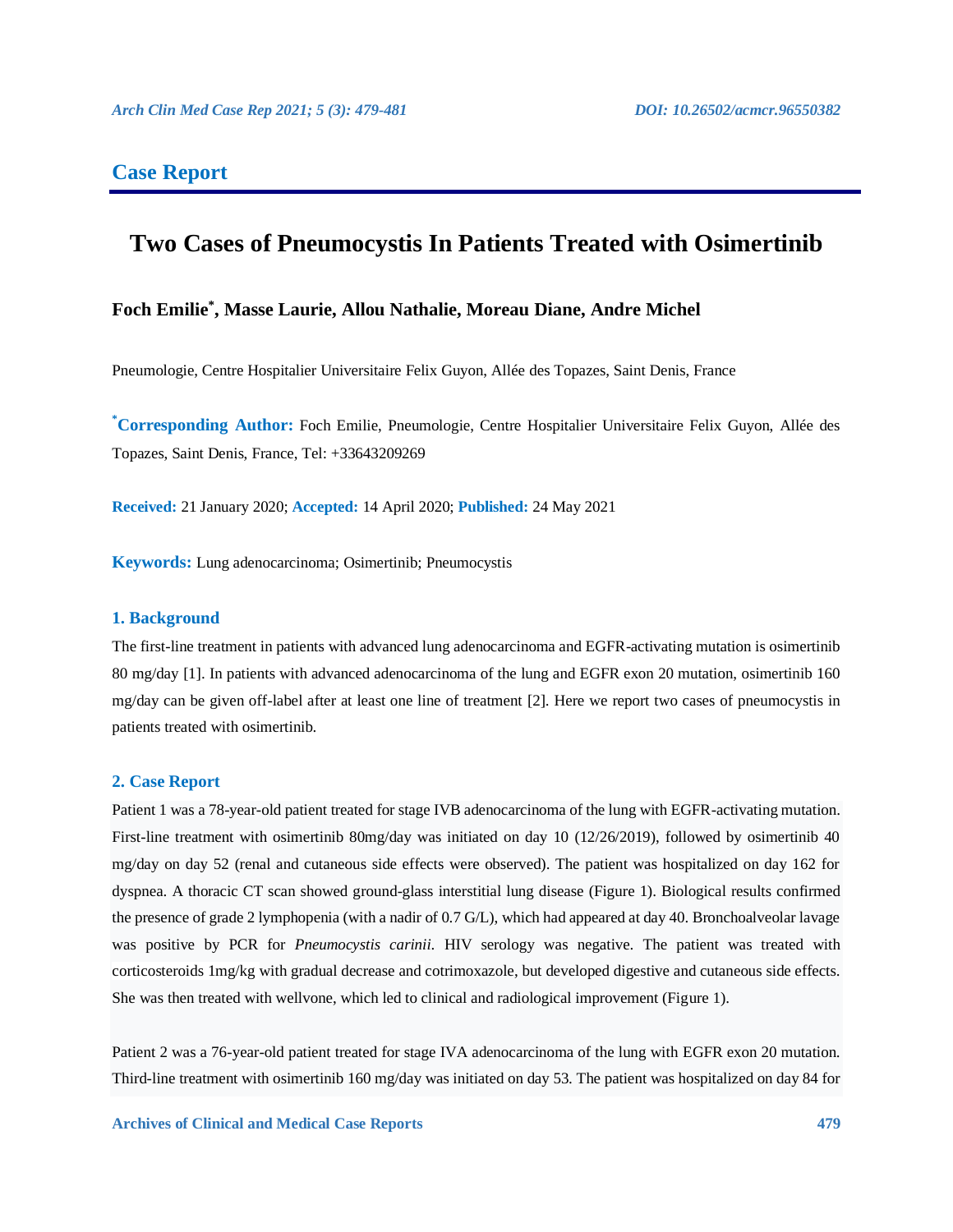### *Arch Clin Med Case Rep 2021; 5 (3): 479-481 DOI: 10.26502/acmcr.96550382*

dyspnea. A thoracic CT scan showed ground-glass interstitial lung disease (Figure 2). Biological results showed grade 0 lymphopenia (with a nadir of 1.09 G/L), which was attributed to the use of osimertinib. Induced sputum was positive by PCR for *Pneumocystis carinii*. HIV serology was negative. The patient was treated with corticosteroids 1 mg/kg with gradual decrease and cotrimoxazole, but developed neurological side effects. She was then treated with atovaquone, which led to clinical and radiological improvement (Figure 2).



**Figure 1:** Parenchymal CT scan of Patient 1 before treatment with osimertinib (day 1), before anti-pneumocystis treatment (day 156), and after anti-pneumocystis treatment (day 242).



**Figure 2:** Parenchymal CT scan of Patient 2 before treatment with osimertinib (day 1), before anti-pneumocystis treatment (day 86), and after anti-pneumocystis treatment (day 131).